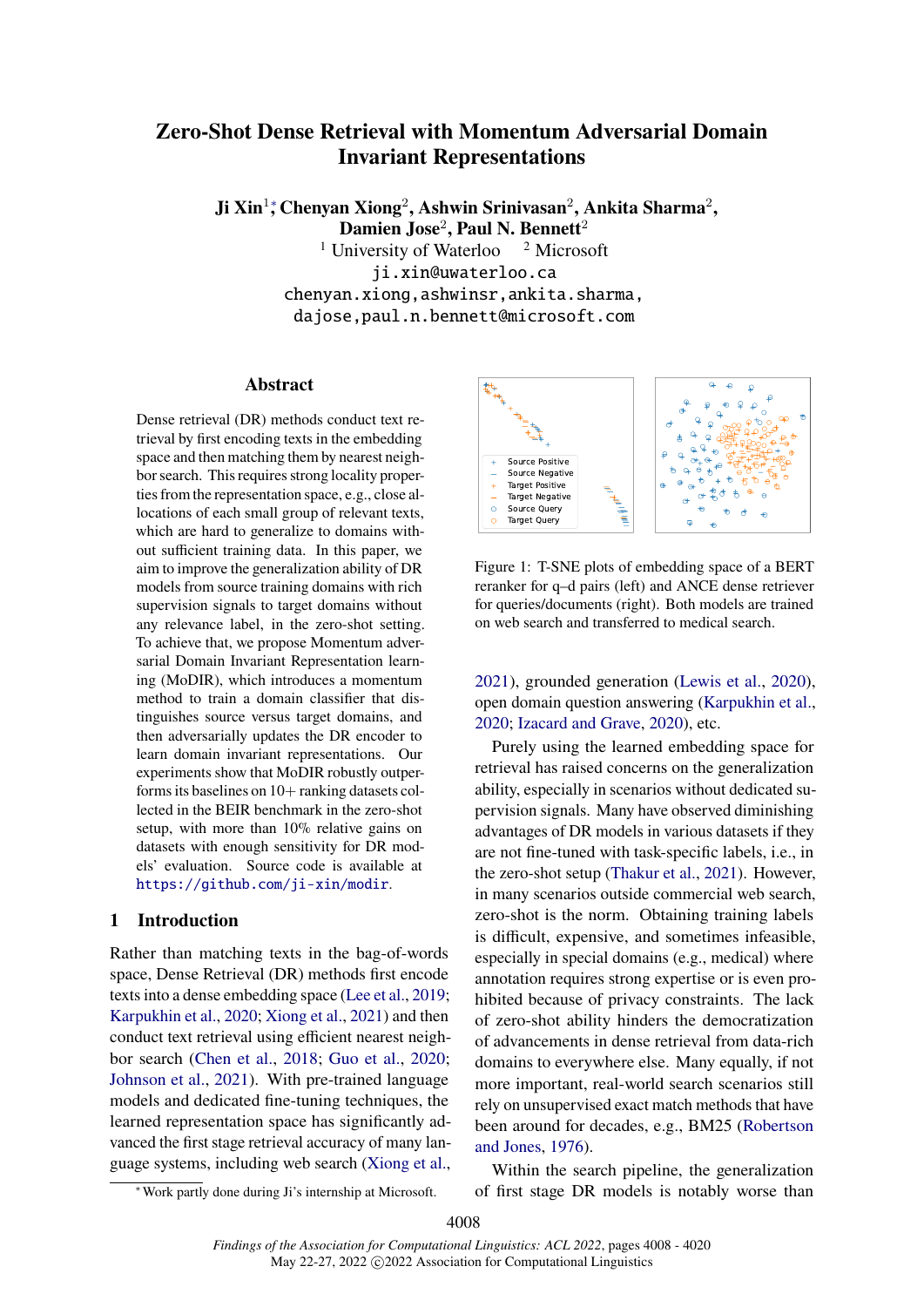subsequent reranking models [\(Thakur et al.,](#page-10-0) [2021\)](#page-10-0). Reranking models, similar to many classification models, only require a decision boundary between relevant and irrelevant query–document pairs (q–d pairs) in the representation space. In comparison, DR needs good local alignments across the entire space to support nearest neighbor matching, which is much harder to learn.

In Figure [1,](#page-0-1) we use t-SNE [\(van der Maaten and](#page-10-2) [Hinton,](#page-10-2) [2008\)](#page-10-2) to illustrate this difference. We show learned representations of a BERT-based reranker [\(Nogueira and Cho,](#page-10-3) [2019\)](#page-10-3) and a BERTbased dense retriever [\(Xiong et al.,](#page-11-0) [2021\)](#page-11-0), in zeroshot transfer from web [\(Bajaj et al.,](#page-8-1) [2016\)](#page-8-1) to medical domain [\(Voorhees et al.,](#page-11-1) [2021\)](#page-11-1). The representation space learned for reranking yields two manifolds with a clear decision boundary; data points in the target domain naturally cluster with their corresponding classes (relevant or irrelevant) from the source domain, leading to good generalization. In comparison, the representation space learned for DR is more scattered. Target domain data points are grouped separately from those of the source domain; it is much harder for the learned nearest neighbor locality to generalize from source to the isolated target domain region.

In this paper, we present **Mo**mentum Adversarial **D**omain **I**nvariant **R**epresentations learning (MoDIR), to improve the accuracy of zero-shot dense retrieval (ZeroDR). We first introduce an auxiliary domain classifier that is trained to discriminate source embeddings from target ones. Then the DR encoder is not only updated to encode queries and relevant documents together in the source domain, but also trained adversarially to confuse the domain classifier and to push for a more domain invariant embedding space. To ensure stable and efficient adversarial learning, we propose a *momentum* method that trains the domain classifier with a momentum queue of embeddings saved from previous iterations.

Our experiments evaluate the generalization ability of dense retrieval with MoDIR using 15 retrieval tasks from the BEIR benchmark [\(Thakur et al.,](#page-10-0) [2021\)](#page-10-0). On these retrieval tasks from various domains including biomedical, finance, scientific, etc., MoDIR improves the zero-shot accuracy of two standard models, DPR [\(Karpukhin et al.,](#page-9-1) [2020\)](#page-9-1) and ANCE [\(Xiong et al.,](#page-11-0) [2021\)](#page-11-0). On tasks where evaluation labels have sufficient coverage for DR [\(Thakur](#page-10-0) [et al.,](#page-10-0) [2021\)](#page-10-0), MoDIR's improvements are robust

and significant, despite not using any target domain training labels. We also verify the necessity of the proposed momentum approach, without which the domain classifier fails to capture the domain gaps, and the adversarial training does not learn domain invariant representations, resulting in little improvement in ZeroDR.

We conduct further analyses to reveal interesting properties of MoDIR and its learned embedding space. During the adversarial training process, the target domain embeddings are gradually pushed towards the source domain and eventually absorbed as a subgroup of the source. In the learned representation space, our manual examinations find various cases where a target domain query is located close to source queries with similar information needs. This indicates that ZeroDR's generalization ability comes from the combination of information overlaps of source/target domains, and MoDIR's ability to identify the right correspondence between them.

### **2 Related Work**

In this section, we recap related work in dense retrieval and adversarial domain adaptation.

**Dense Retrieval** Different from sparse first stage retrieval models, dense retrieval with Transformerbased models [\(Vaswani et al.,](#page-10-4) [2017\)](#page-10-4) such as BERT [\(Devlin et al.,](#page-9-6) [2019\)](#page-9-6) conducts retrieval in the dense embedding space [\(Lee et al.,](#page-9-0) [2019;](#page-9-0) [Chang](#page-8-2) [et al.,](#page-8-2) [2020;](#page-8-2) [Guu et al.,](#page-9-7) [2020;](#page-9-7) [Karpukhin et al.,](#page-9-1) [2020;](#page-9-1) [Luan et al.,](#page-10-5) [2021\)](#page-10-5). Compared with its sparse counterparts, DR improves retrieval efficiency and also provides comparable or even superior effectiveness for in-domain datasets.

One important research question for DR is how to obtain meaningful negative training instances. DPR [\(Karpukhin et al.,](#page-9-1) [2020\)](#page-9-1) uses BM25 to find stronger negatives in addition to in-batch random negatives. RocketQA [\(Qu et al.,](#page-10-6) [2021\)](#page-10-6) uses crossbatch negatives and also filters them with a strong reranking model. ANCE [\(Xiong et al.,](#page-11-0) [2021\)](#page-11-0) uses an asynchronously updated negative index built from the being-trained DR model to retrieve global hard negatives.

Recently, challenges of ZeroDR have attracted much attention [\(Thakur et al.,](#page-10-0) [2021;](#page-10-0) [Zhang et al.,](#page-11-2) [2021;](#page-11-2) [Li and Lin,](#page-9-8) [2021\)](#page-9-8). One way to improve ZeroDR is query generation [\(Liang et al.,](#page-10-7) [2020;](#page-10-7) [Ma](#page-10-8) [et al.,](#page-10-8) [2021\)](#page-10-8), which first trains a doc2query model in the source domain and then applies the NLG model on target domain documents to generate queries.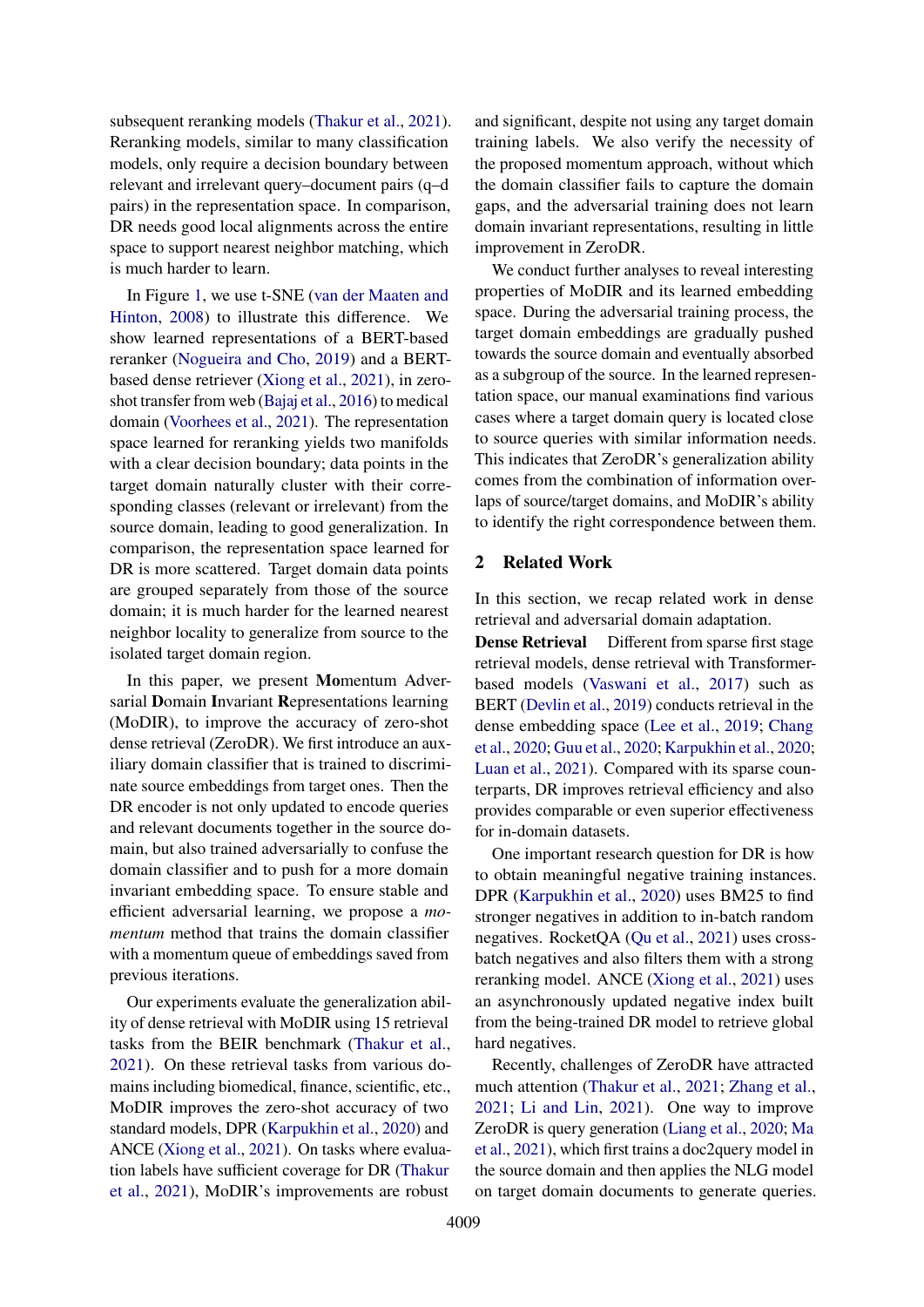The target domain documents and generated queries form weak supervision labels for DR models. Our method differs from them and focuses on *directly* improving the generalization ability of the learned representation space.

**Adversarial Domain Adaptation** Unsupervised domain adaptation (UDA) has been studied extensively for computer vision applications. For example, maximum mean discrepancy [\(Long et al.,](#page-10-9) [2013;](#page-10-9) [Tzeng et al.,](#page-10-10) [2014;](#page-10-10) [Sun and Saenko,](#page-10-11) [2016\)](#page-10-11) measures domain difference with a pre-defined metric and explicitly minimizes the difference. Following the advent of GAN [\(Goodfellow et al.,](#page-9-9) [2014\)](#page-9-9), adversarial training for UDA is proposed: an auxiliary domain classifier learns to discriminate source and target domains, while the main classifier model is adversarially trained to confuse the domain classifier [\(Ganin and Lempitsky,](#page-9-10) [2015;](#page-9-10) [Bousmalis et al.,](#page-8-3) [2016;](#page-8-3) [Tzeng et al.,](#page-10-12) [2017;](#page-10-12) [Luo et al.,](#page-10-13) [2017;](#page-10-13) [Vu](#page-11-3) [et al.,](#page-11-3) [2020;](#page-11-3) [Vernikos et al.,](#page-11-4) [2020;](#page-11-4) [Tang and Jia,](#page-10-14) [2020\)](#page-10-14). The adversarial method does not require pre-defining the domain difference metric, allowing more flexible domain adaptation. MoDIR builds upon the success of UDA methods and introduces a new momentum learning technique that is necessary to learn domain invariant representations in the ZeroDR setting.

### <span id="page-2-1"></span>**3 Training Domain Invariant Representations for Dense Retrieval**

In this work, we aim to improve generalization in ZeroDR under the unsupervised domain adaptation setting (UDA) [\(Long et al.,](#page-10-15) [2016\)](#page-10-15). Given a source domain with sufficient training signals, the goal is to transfer the DR model to a target domain, with access to its queries and documents, but without any relevance label. This is the common case when applying DR in real-world scenarios: in target domains (e.g., medical), example queries and documents are available but annotating relevance is expensive and may require domain expertise; on the other hand, in the source domain (e.g., web search), training signals are available at large scale [\(Ma](#page-10-16) [et al.,](#page-10-16) [2020;](#page-10-16) [Thakur et al.,](#page-10-0) [2021\)](#page-10-0).

Our method, MoDIR, improves ZeroDR in the UDA setup by encouraging the DR models to learn a domain invariant representation space that facilitates the generalization from source to target. In this section, we describe (1) how to train a vanilla *dense retrieval model*, (2) how to train a *momentum domain classifier* to distinguish the two domains, and (3) how to *adversarially train* the DR model for domain invariant representations.

#### **3.1 Training the Dense Retrieval Model**

The standard design of DR is to use a dual-encoder model [\(Lee et al.,](#page-9-0) [2019;](#page-9-0) [Karpukhin et al.,](#page-9-1) [2020\)](#page-9-1), where an encoder  $q$  takes as input a query/document and encodes it into a dense vector. The relevance score of a q-d pair  $x = (q, d)$  is computed using a simple similarity function:

$$
r(x) = \text{sim}(g(q; \theta_g), g(d; \theta_g)), \tag{1}
$$

where  $\theta_g$  is the collection of parameters of g and sim is a vector similarity function.

The training of DR uses labeled q-d pairs in the source domain  $x^s = (q^s, d^s)$ . With relevant q-d pair as  $x^{s+}$  and irrelevant pair as  $x^{s-}$ , the encoder g is trained to minimize the *ranking loss* LR:

<span id="page-2-0"></span>
$$
\min_{\theta_g} \sum_{x^{s+}, x^{s-}} L_R(r(x^{s+}), r(x^{s-})), \qquad (2)
$$

where  $L_R$  is a ranking loss function. Our model follows its baseline DPR/ANCE to sample irrelevant documents using BM25 or global hard negatives. Without loss of generality, other modeling designs are kept the same with ANCE:  $q$  is fine-tuned from  $RoBERTa<sub>BASE</sub>$  [\(Liu et al.,](#page-10-17) [2019\)](#page-10-17); the output query/document embeddings are the hidden states of the last layer's [CLS] token;  $L_R$  is the Negative Log Likelihood (NLL) loss; sim is the dot product.

### <span id="page-2-2"></span>**3.2 Estimating the Domain Boundary with Momentum Domain Classifier**

To capture domain differences and enable adversarial learning for domain invariance, MoDIR introduces a domain classifier  $f$  to predict the probability of a query/document embedding e being source or target, and we use a linear classifier as  $f$ :

$$
f(\mathbf{e}) = \text{softmax}(W_f \mathbf{e}).\tag{3}
$$

The linear classifier has sufficient capacity to distinguish the two domains in the high-dimensional representation space—the main challenge is on training. As illustrated in Figure [1,](#page-0-1) DR's representation space focuses more on locality than forming manifolds, and therefore it is more difficult to learn the domain boundary in this case. If we simply update f using the same amount of data points as g, f fails to accurately estimate the domain boundary; on the other hand, if we naïvely feed in more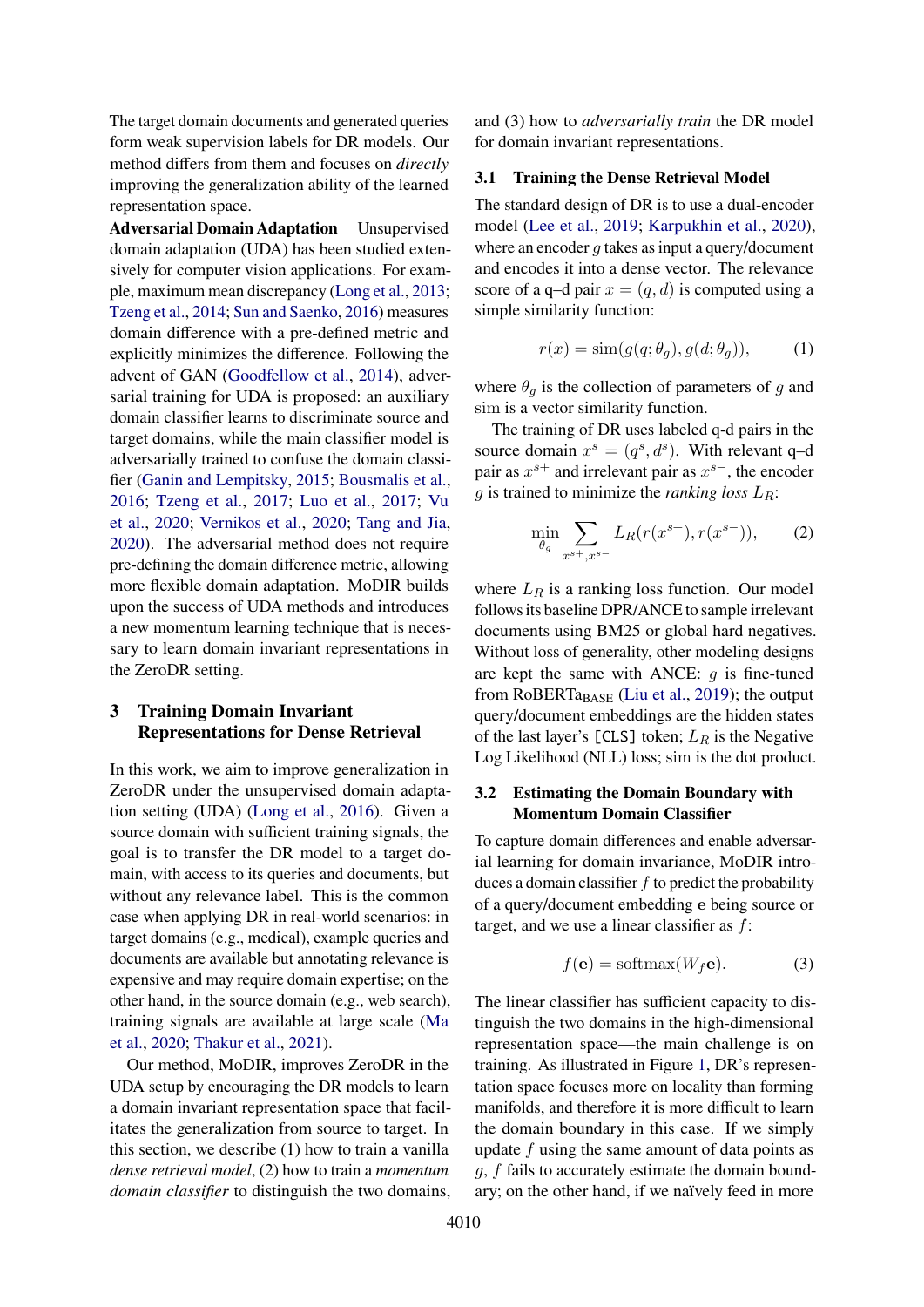<span id="page-3-0"></span>

Figure 2: Momentum adversarial training provides a more accurate and robust estimation of the domain boundary in dense retrieval's embedding space.

data points for  $f$ , all these data points need to be encoded by the expensive encoder  $g$ , which makes the training process infeasibly slow.

To achieve the balance between accuracy and efficiency, we introduce the momentum method for the domain classifier, as shown in Figure [2.](#page-3-0) We maintain a *momentum queue* Q that records embeddings from multiple previous batches as the additional training data for  $f$ . Specifically, at each step, in addition to source domain training data  $x^s$ , we sample q-d pairs  $x^t$  from the target domain, and add embeddings of  $x^s$  and  $x^t$  to  $Q$ . The momentum queue Q at step k includes embeddings  $\mathbf{e}_q/\mathbf{e}_d$  from source and target queries/documents for all recent n batches:

$$
Q_k = \{ \mathbf{e}_q, \mathbf{e}_d | (q, d) \in B_{k-n+1:k} \},\qquad(4)
$$

where  $B_{k-n+1:k}$  is the collection of all data points from the past  $n$  batches, including both source and target ones, and n is the *momentum step*. For simplicity of sampling, we use the 1:1 ratio between source/target data and also between positive/negative source data.

To ensure efficiency of the momentum method, all embeddings e from Q are *detached* from the encoder g. Take the query  $q^s$  as an example,

$$
\mathbf{e}_{q^s} = \Phi(g(q^s; \theta_g)),\tag{5}
$$

where Φ is the *stop-gradient* operator, i.e., gradients of  $\mathbf{e}_{q^s}$  are not back propagated to  $\theta_g$ . Since the linear classifier  $f$  is significantly smaller and faster than the transformer-based encoder  $q$ , this enables efficient training for f.

At each iteration,  $f$  is updated by repetitively minimizing the following discrimination loss  $L_D$ , computed with *all* embeddings from Q:

$$
\min_{W_f} L_D(\mathbf{e}; f), \quad \mathbf{e} \in Q,\tag{6}
$$

$$
L_D(\mathbf{e}; f) = \begin{cases} -\log f(\mathbf{e}), & \text{e from source,} \\ -\log(1 - f(\mathbf{e})), & \text{e from target,} \end{cases}
$$
(7)

where  $L_D$  is a standard classification loss. In this way, at each iteration, the domain classifier  $f$  is trained with more signals than the encoder  $q$  (the entire Q versus only one batch), ensuring accurate estimation of the domain boundary. The detached embeddings from Q also ensures training efficiency.

### **3.3 Adversarial Learning for Domain Invariant Representations**

MoDIR adversarially trains the encoder  $g$  to generate domain invariant representations that are hard for  $f$  to distinguish. This is done by minimizing the adversarial loss  $L_M$ . Here we choose the widely used Confusion loss [\(Tzeng et al.,](#page-10-12) [2017\)](#page-10-12):

$$
L_M(x; g, f) = -\frac{1}{2} \Big( \log f(g(q)) + \log f(g(d)) + \log(1 - f(g(q))) + \log(1 - f(g(d))) \Big), \quad (8)
$$

where  $x \in \{x^s, x^t\}$  is a q-d pair from either source or target domain. It reaches the minimum when the embeddings are domain invariant so that the domain classifier predict 50%-50% probability for all data. In order for the encoder to learn domain invariance, we freeze the domain classifier and update only the encoder when minimizing  $L_M$ :

<span id="page-3-1"></span>
$$
\min_{\theta_g} \lambda \sum_{x \in \{x^s, x^t\}} L_M(x; g, f). \tag{9}
$$

The hyperparameter  $\lambda$  balances the learning of DR ranking in the source domain (Equation [\(2\)](#page-2-0)) and the learning of domain invariance (Equation [\(9\)](#page-3-1)).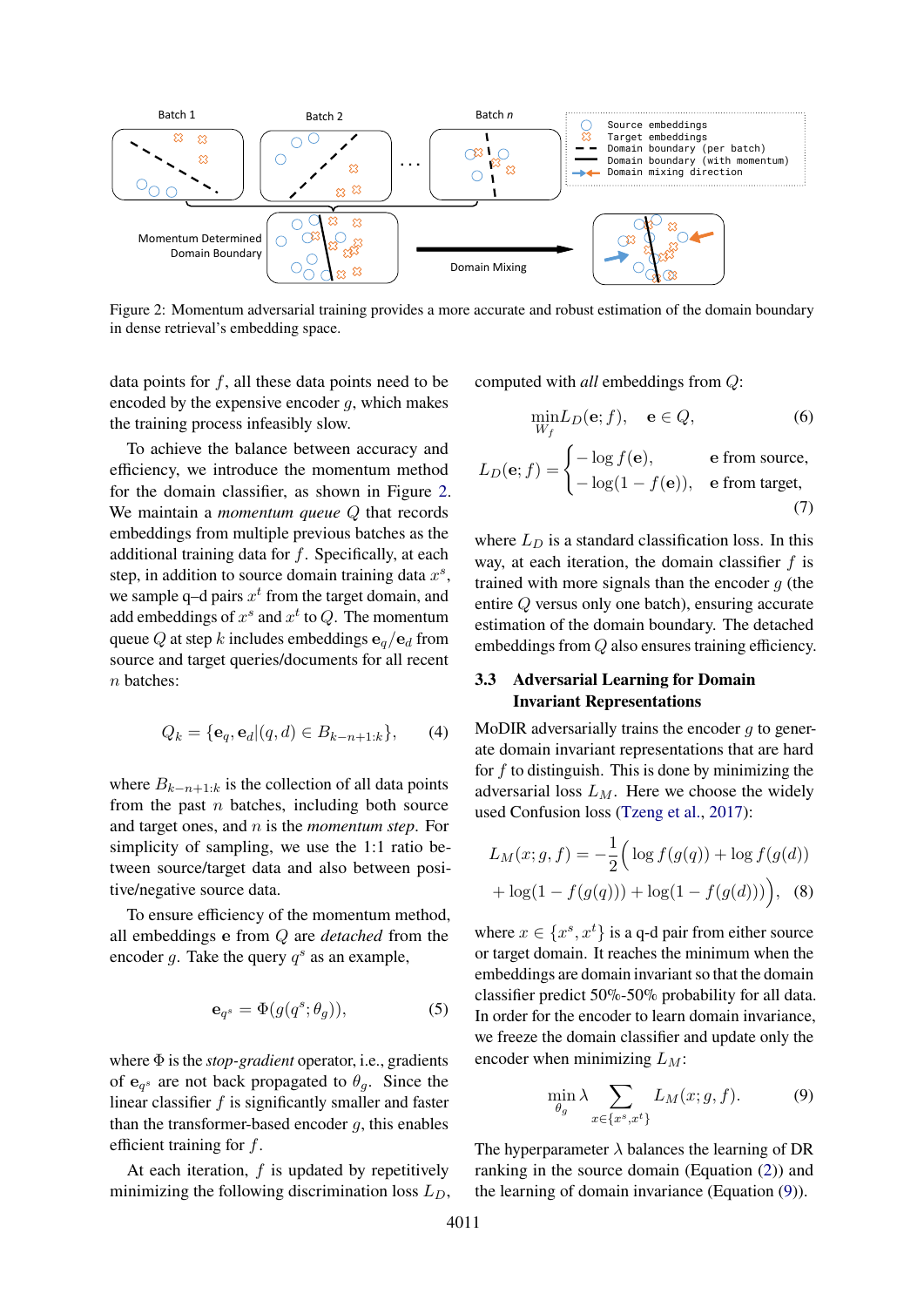<span id="page-4-0"></span>

|                   | Hole@10     |            |             | nDCG@10     |            |                 |             |                   |
|-------------------|-------------|------------|-------------|-------------|------------|-----------------|-------------|-------------------|
|                   | <b>BM25</b> | <b>DPR</b> | <b>ANCE</b> | <b>BM25</b> | <b>DPR</b> | DPR+MoDIR       | <b>ANCE</b> | ANCE+MoDIR        |
| <b>TREC-COVID</b> | $10.6\%$    | 33.0%      | $22.4\%$    | 0.616       | 0.561      | $0.591(+5.3\%)$ | 0.654       | $0.676 (+3.4\%)$  |
| Touché            | 29.8%       | $63.3\%$   | 56.9%       | 0.605       | 0.243      | $0.258(+6.2\%)$ | 0.284       | $0.315 (+10.9\%)$ |
| <b>DBPedia</b>    | $41.3\%$    | $73.2\%$   | 65.8%       | 0.288       | 0.236      | $0.240(+1.7\%)$ | 0.281       | $0.284 (+1.1\%)$  |
| <b>NFC</b> orpus  | $74.1\%$    | 85.2%      | 83.1%       | 0.297       | 0.208      | $0.212(+1.9\%)$ | 0.237       | $0.244 (+3.0\%)$  |
| Ouora             | 88.7%       | 87.3%      | 87.1%       | 0.742       | 0.842      | $0.848(+0.7\%)$ | 0.852       | $0.856 (+0.5\%)$  |
| <b>BioASO</b>     | $80.7\%$    | $92.0\%$   | $89.5\%$    | 0.514       | 0.232      | $0.247(+6.5\%)$ | 0.306       | $0.320 (+4.6\%)$  |
| HotpotQA          | $87.7\%$    | $92.3\%$   | $90.9\%$    | 0.601       | 0.371      | $0.387(+4.3\%)$ | 0.456       | $0.462 (+1.3\%)$  |
| <b>FEVER</b>      | $92.6\%$    | $92.1\%$   | $91.2\%$    | 0.648       | 0.589      | $0.607(+3.1\%)$ | 0.669       | $0.680 (+1.6\%)$  |
| <b>FiOA</b>       | $93.4\%$    | 91.9%      | $91.5\%$    | 0.239       | 0.275      | $0.276(+0.4\%)$ | 0.295       | $0.296 (+0.3\%)$  |
| ArguAna           | $92.7\%$    | $92.6\%$   | $92.6\%$    | 0.441       | 0.414      | $0.413(-0.2\%)$ | 0.415       | $0.418 (+0.7\%)$  |
| NQ.               | $94.9\%$    | 93.2%      | $92.6\%$    | 0.310       | 0.398      | $0.402(+1.0\%)$ | 0.446       | $0.442(-0.9\%)$   |
| SciFact           | $91.5\%$    | 93.2%      | 92.8%       | 0.620       | 0.478      | $0.476(-0.4\%)$ | 0.507       | $0.502(-1.0\%)$   |
| <b>SCIDOCS</b>    | $92.2\%$    | 94.4%      | 93.8%       | 0.156       | 0.108      | $0.108(+0.0\%)$ | 0.122       | $0.124 (+1.6\%)$  |
| Climate-FEVER     | $95.7\%$    | 94.7%      | $94.1\%$    | 0.179       | 0.176      | $0.175(-0.6\%)$ | 0.198       | $0.206 (+4.0\%)$  |
| COADupStack       | 94.8%       | $95.2\%$   | 94.9%       | 0.316       | 0.281      | $0.280(-0.4\%)$ | 0.296       | $0.297 (+0.3\%)$  |

Table 1: Overall performance and label coverage (Hole rate) on tasks from BEIR. Relative improvements of MoDIR over its base DR model DPR/ANCE are shown in percentages. Datasets are ordered by ANCE's Hole rates, and datasets with lower Hole rates provide more accurate evaluation.

To summarize, for each training batch in the source domain, the domain classifier  $f$  and the encoder  $g$  are optimized by:

$$
\min_{W_f} L_D(\mathbf{e}; f), \quad \mathbf{e} \in Q,\tag{10}
$$

$$
\min_{\theta_g} \sum_{x^{s+}, x^{s-}} L_R(r(x^{s+}), r(x^{s-})) + \lambda \sum_{x \in \{x^s, x^t\}} L_M(x; g, f), \tag{11}
$$

where  $f$  is trained to estimate the boundary between source/target and  $q$  is trained to provide domain invariant representations that also captures relevance matching in the source domain.

### **4 Experiments**

This section describes experimental setups and evaluates the effectiveness of MoDIR. Furthermore, we dive deep into the importance of momentum training and properties of domain invariant embedding space, which provides new insights for ZeroDR.

#### **4.1 Datasets**

We choose the MS MARCO passage dataset [\(Bajaj](#page-8-1) [et al.,](#page-8-1) [2016\)](#page-8-1) as the source domain dataset and choose the 15 publicly available datasets from the BEIR benchmark [\(Thakur et al.,](#page-10-0) [2021\)](#page-10-0) as target domain datasets (details in Appendix [A\)](#page-12-0). These datasets cover a large number of various domains, including biomedical, finance, scientific, etc. We treat each target domain dataset separately and produce an individual model for each of them, following the ZeroDR setting described in Section [3.](#page-2-1)

#### **4.2 Effectiveness of MoDIR**

We build MoDIR on top of DPR and ANCE, but it can also be applied to other DR frameworks similarly. Table [1](#page-4-0) shows the Hole rates and nDCG scores on the BEIR benchmark; we omit the Hole rates of MoDIR since they are very similar to its baseline DPR/ANCE's. We first discuss Hole rates and baseline selection, and then discuss effectiveness of each model.

**Hole Rates and DR Evaluation** A *hole* is an unlabeled q–d pair retrieved by a model, and the percentage of holes among all retrieved q–d pairs is the *Hole rate*. Datasets with high Hole rates for dense models are *less sensitive* to dense models' effectiveness [\(Xiong et al.,](#page-11-0) [2021\)](#page-11-0), and we therefore consider datasets with low Hole rates more important, since they provide more accurate measurements for ZeroDR. On the other hand, many of BEIR's datasets are annotated with candidates generated by some sparse retrieval models at the time of dataset construction, therefore the evaluation of these datasets is biased towards sparse models. Take TREC-COVID as an example, ANCE underperforms BM25 under the original annotation, but it achieves the state of the art (SOTA) after adding extra labels based on ANCE's prediction [\(Thakur](#page-10-0) [et al.,](#page-10-0) [2021\)](#page-10-0).

**Baselines** Our baselines include BM25 [\(Robert](#page-10-1)[son and Jones,](#page-10-1) [1976\)](#page-10-1), DPR [\(Karpukhin et al.,](#page-9-1) [2020\)](#page-9-1), and ANCE [\(Xiong et al.,](#page-11-0) [2021\)](#page-11-0). The original DPR is trained on NQ [\(Kwiatkowski et al.,](#page-9-11) [2019\)](#page-9-11), but we instead train DPR on MARCO, which not only eliminates training dataset differences but also provides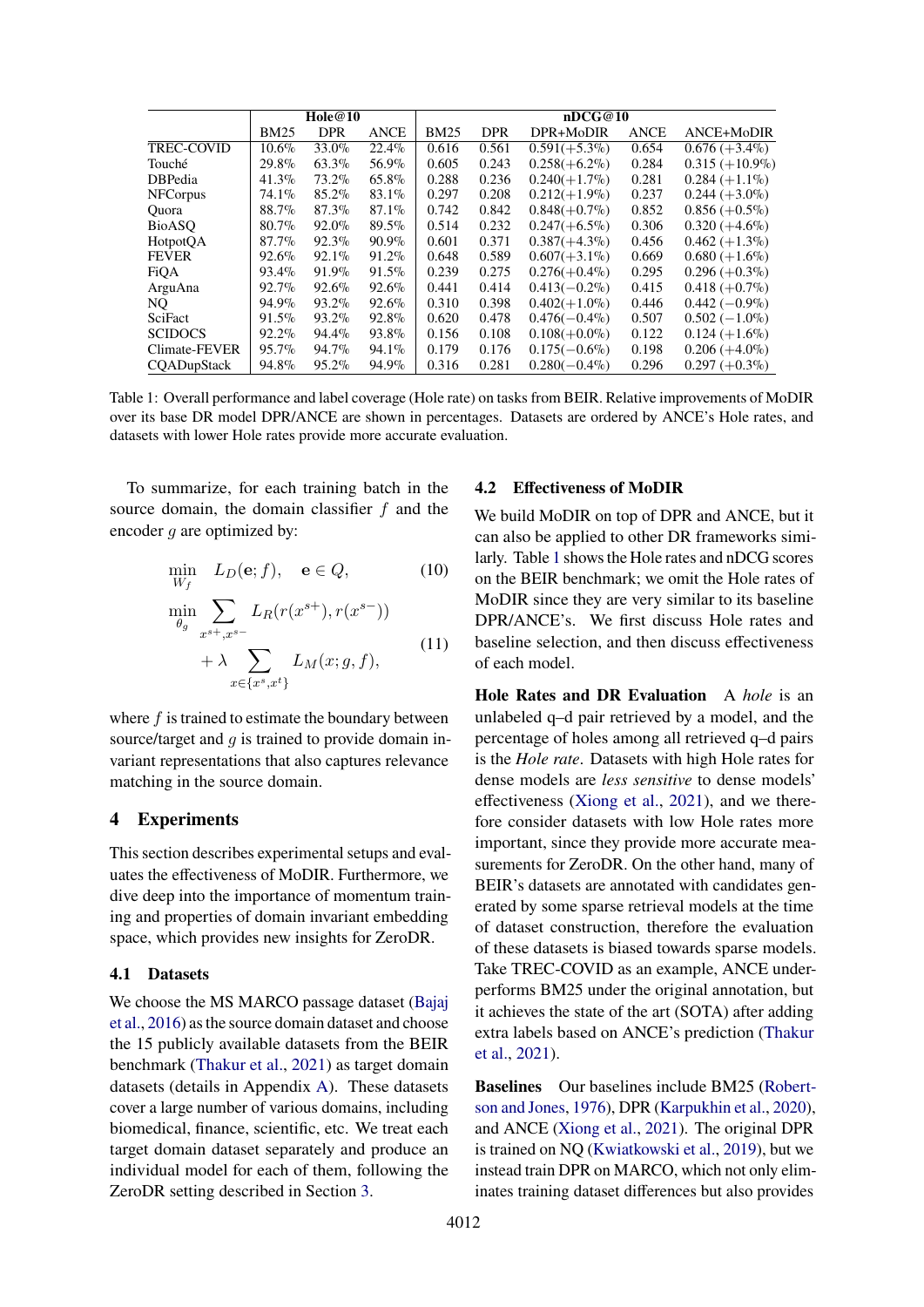<span id="page-5-0"></span>

| Method       | Lм        | $\boldsymbol{n}$ | TREC-<br><b>COVID</b> | Touche |
|--------------|-----------|------------------|-----------------------|--------|
| Single       | Confusion |                  | 0.650                 | 0.294  |
| Repeat       |           | 1k               | 0.664                 | 0.309  |
|              | Confusion | 100              | 0.649                 | 0.294  |
| Momentum     |           | 1k               | 0.676                 | 0.315  |
|              | Minimax   | 1k               | 0.666                 | 0.322  |
|              | GAN       | 1k               | 0.641                 | 0.325  |
| Vanilla ANCE | 0.654     | 0.284            |                       |        |

Table 2: Ablation studies show that momentum is critical for learning domain invariant representation. Default settings are underlined and **best** scores are bold.

better overall results. BEIR also reports results of other methods, such as docT5query [\(Nogueira et al.,](#page-10-18) [2020\)](#page-10-18), TAS-B [\(Hofstätter et al.,](#page-9-12) [2021\)](#page-9-12), GenQ [\(Ma](#page-10-8) [et al.,](#page-10-8) [2021\)](#page-10-8), ColBERT [\(Khattab and Zaharia,](#page-9-13) [2020\)](#page-9-13), etc. However, they are *not* directly comparable with MoDIR since they involve stronger supervision signals from rerankers (TAS-B), data augmentation from expensive sequence-to-sequence models (docT5query and GenQ), and high-latency late interaction (ColBERT). MoDIR instead directly improves the generalization ability of the representation space, and are orthogonal to these methods and can be combined for better performance.

**Effectiveness Comparison** From Table [1](#page-4-0) we can see that MoDIR improves DPR and ANCE's overall effectiveness in the ZeroDR setting. On datasets with low Hole rates, where evaluation is more stable, the gains are significant; on datasets with high Hole rates, the gains are smaller but still stable. Moreover, to present a fair comparison in the realistic ZeroDR setting, results of MoDIR are obtained *without* hyperparameter tuning or checkpoint selection: in the ZeroDR setting, there is no access to relevance labels in the target domain during training/validation. For all target domain datasets, we keep most of the experimental settings the same with ANCE and evaluate checkpoints after the same number of training steps (details in Appendix [B\)](#page-12-1). This evaluation setup is the closest to ZeroDR in the real world, but it may not show the full potential and the best empirical results for MoDIR. We further study this in Section [4.5.](#page-6-0)

### <span id="page-5-3"></span>**4.3 Effectiveness of Momentum Training and Ablation Studies**

Our ablation studies evaluate the importance of the momentum method and the effects of other experimental setups. We compare different training setups against vanilla ANCE, using TREC-COVID

<span id="page-5-2"></span>

Figure 3: Global and Local Domain-Acc at different training steps with/without momentum (top/bottom).

and Touché which have the best label coverage (lowest Hole rates), and show the results in Table [2.](#page-5-0)

Firstly, we evaluate the effectiveness of not using the momentum queue: each iteration, the domain classifier is trained either with a *single* batch  $n = 1$ , or *repeat*<sup>[1](#page-5-1)</sup> the current batch for  $n = 1$ k times. We can see that using a single batch fails to improve over ANCE, indicating the necessity of using more data to train the domain classifier; repeating the current batch also provides smaller improvements than using different batches from the queue. Secondly, we use a smaller momentum step  $n = 100$ for momentum training, which also yields little improvement. This shows that  $n$  has to be sufficiently large for the momentum method to work, proving the necessity of our efficiency method to detach embeddings before storing them into the queue. Thirdly, we train MoDIR with two other choices of  $L_M$  from Equation [\(9\)](#page-3-1): Minimax and GAN. GAN loss is less stable as described by [Tzeng et al.](#page-10-12) [\(2017\)](#page-10-12), while Minimax performs comparatively to Confusion. This shows that MoDIR can also be applied with other domain adaptation training methods.

### **4.4 Convergence of Adversarial Training with Momentum**

In this experiment, we study how our momentum method helps adversarial training converge to a

<span id="page-5-1"></span><sup>1</sup>Concretely, for *repeat*, we update the domain classifier with the current batch's detached embeddings repetitively for n times (i.e., all using the same input embeddings).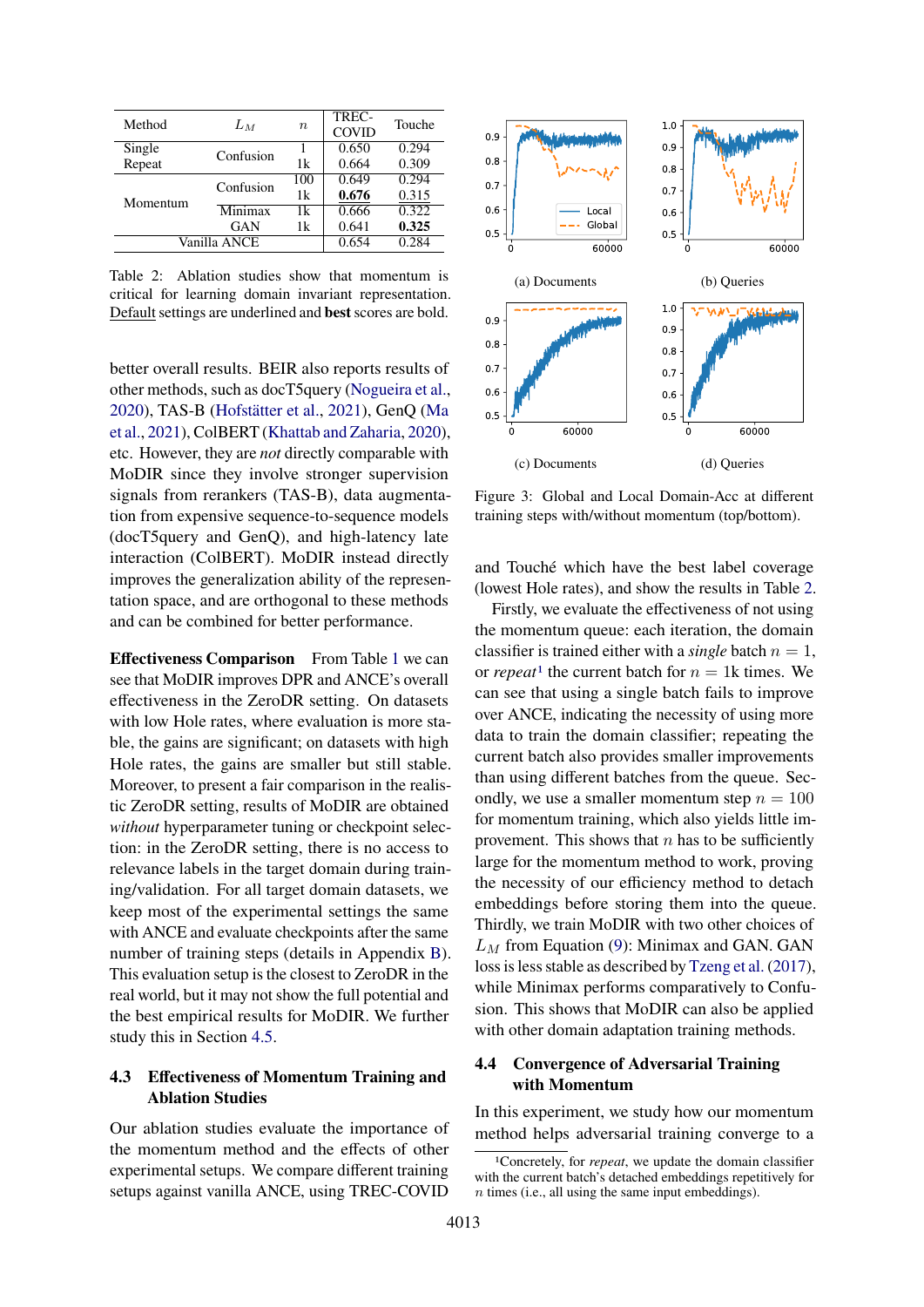<span id="page-6-1"></span>

|                            | $KNN-Source%$ |      |          |          |       | nDCG@10 |       |       |
|----------------------------|---------------|------|----------|----------|-------|---------|-------|-------|
| Checkpoint $(\rightarrow)$ |               | 10k  | 30k      | 50k      |       | 10k     | 30k   | 50k   |
| w/ Momentum                | $5.2\%$       | 6.2% | $14.0\%$ | $17.2\%$ | 0.654 | 0.676   | 0.689 | 0.724 |
| w/o Momentum               | 5.2%          | 5.4% | 5.6%     | 5.6%     | 0.654 | 0.650   | 0.673 | 0.668 |

Table 3: K-Nearest Neighbor Source Percentage (KNN-Source%) and nDCG@10 scores after different number of training steps of ANCE with/without momentum, on TREC-COVID.

domain invariant embedding space. To quantify domain invariance, we use *Domain Classification Accuracy* (Domain-Acc), which includes two measurements based on the choice of domain classifier: (1) Directly take the domain classifier used in MoDIR's training (f in Section [3.2\)](#page-2-2) and record its accuracy when applied to a new batch, which leads to *Local* Domain-Acc. (2) Randomly initialize a new domain classifier and train it globally on source and target embeddings, which leads to *Global* Domain-Acc. Global Domain-Acc measures the real degree of domain invariance: it is lower when embeddings of the two domains are not easily separable. Local Domain-Acc is an efficient approximation provided by the domain classifier  $f$ .

In Figure [3,](#page-5-2) we compare Global and Local Domain-Acc on the TREC-COVID dataset when training ANCE with/without momentum (without momentum is the *single* setting described in Section [4.3\)](#page-5-3). With momentum, Local Domain-Acc quickly increases to be comparable with Global Domain-Acc. The domain classifier  $f$  (used in MoDIR's training) converges quickly and Global Domain-Acc starts to decrease, showing that embeddings from the two domains become less separable. Note that Local Domain-Acc does not decrease because f has seen and memorized almost all data, while Global Domain-Acc's domain classifier is always tested on unseen data for accurate results. This shows that momentum helps with the balance of adversarial training, ensuring its convergence towards a domain invariant representation space.

On the other hand, when momentum is not used, there exists a long-lasting gap between Local and Global Domain-Acc, showing that  $f$  does not capture the domain boundary well. As a result, the two domains remain (almost) linearly separable in the embedding space, as shown by the fact that Global Domain-Acc does not decrease, and the model fails to produce domain invariant representations.

#### <span id="page-6-0"></span>**4.5 Impact of Domain Invariance**

In this subsection, we study the behavior and benefits of ANCE+MoDIR in learning domain invariance. We focus on TREC-COVID as it provides the most robust evaluation for ZeroDR.

**Learning Domain Invariance with Momentum** We show how the momentum method gradually pushes for a domain invariant representation space. To measure how much the two domains are mixed together, we use *K-Nearest Neighbor Source Percentage* (KNN-Source%): We index source and target documents together; given a target domain query in the embedding space, we retrieve its top-100 nearest documents from the index, and calculate the percentage of source documents from the nearest neighbors; the average percentage for all target domain queries is reported. A higher KNN-Source% means that the target domain embeddings are surrounded by more source domain ones, indicating a more domain invariant representation space.

The results are in Table [3.](#page-6-1) With momentum, both KNN-Source% and nDCG gradually increase as training proceeds. This shows that when target domain embeddings are pushed towards the source domain, the ranking performance of the target domain also improves. On TREC-COVID, MoDIR eventually reaches **0.724**, which is the SOTA for first stage retrievers. On the other hand, without momentum (the *single* setting in Section [4.3\)](#page-5-3), KNN-Source% and nDCG scores hardly increase.

We also use t-SNE [\(van der Maaten and Hin](#page-10-2)[ton,](#page-10-2) [2008\)](#page-10-2) to visualize the learned representation space at different training steps in Figure [4.](#page-7-0) Before training with MoDIR, the two domains are well separated in the representation space learned by ANCE. With more MoDIR training steps, the target domains are pushed towards the source domain and gradually becomes a subset of it. Without momentum, the two domains remain separated, which is consistent with observations from Table [3.](#page-6-1)

**ZeroDR Effectiveness VS Domain Invariance** We study the correlation between ZeroDR ranking effectiveness and domain invariance. We use Global Domain-Acc as the indicator of domain invariance and plot it with the corresponding ZeroDR nDCG scores during training in Figure [5.](#page-7-1)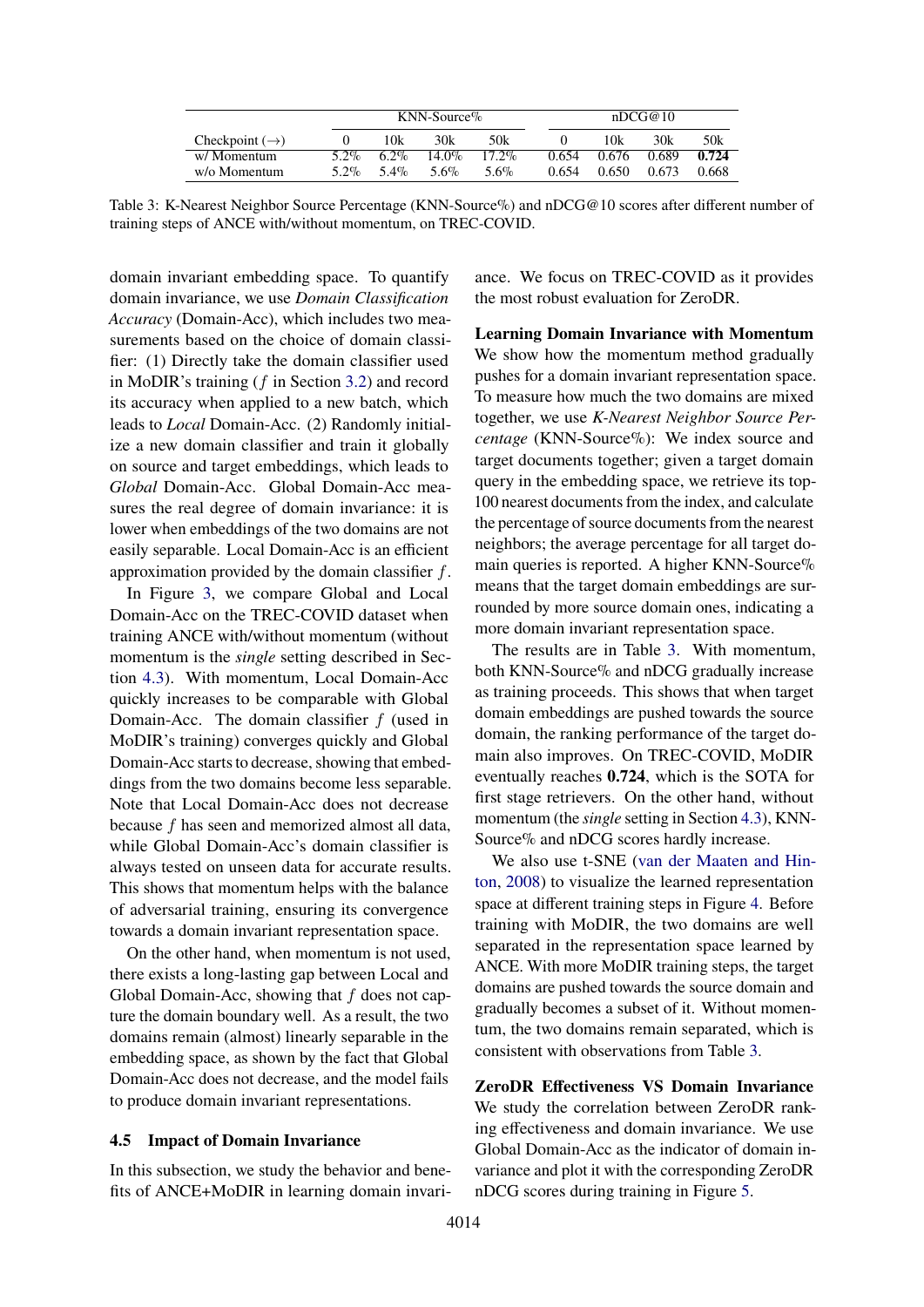<span id="page-7-0"></span>

Figure 4: T-SNE of the representation space after different training steps (in the parentheses), with/without momentum. Blue: source (MARCO); orange: target (TREC-COVID).

<span id="page-7-1"></span>

Figure 5: Global Domain-Acc and target domain ZeroDR nDCG scores at different training steps: TREC-COVID (left two) and Touché (right two).

Global Domain-Acc starts at near 100% and decreases as training proceeds, showing that source and target embeddings are almost linearly separable at the beginning but are gradually pushed together. ZeroDR accuracy improves as Global Domain-Acc decreases, showing that domain invariance is the source of ZeroDR's improvements. We also record that the DR accuracy on the source domain (MARCO) decreases by no more than 0.5%. This indicates that the high dimensional embedding space has sufficient capacity to learn domain invariant representations while maintaining relevance matching in the source domain.

#### **4.6 Case Study**

We show two cases of queries from TREC-COVID and their nearest MARCO queries before and after MoDIR training in Table [4.](#page-8-4) In the first case, MoDIR pays more attention to "transmission", and potentially retrieves more documents about the transmission of diseases, thereby improving the nDCG score; documents about "coronavirus" are also likely to be retrieved by MoDIR since it is a very noticeable word. In the second case, it focuses on "mRNA" more than "vaccine". However, since the mRNA vaccine is relatively new<sup>[2](#page-7-2)</sup> with few appearances in the MARCO dataset, the shift in focus fails to improve MoDIR for this query.

These examples help reveal the source of generalization ability on ZeroDR. For the DR models to be able to generalize, the source domain itself needs to include relevance information that resembles the target domain's needs; if there is no such information,

<span id="page-7-2"></span><sup>2</sup>The first mRNA vaccine was approved in 2020, according to [https://en.wikipedia.org/wiki/MRNA\\_vaccine](https://en.wikipedia.org/wiki/MRNA_vaccine).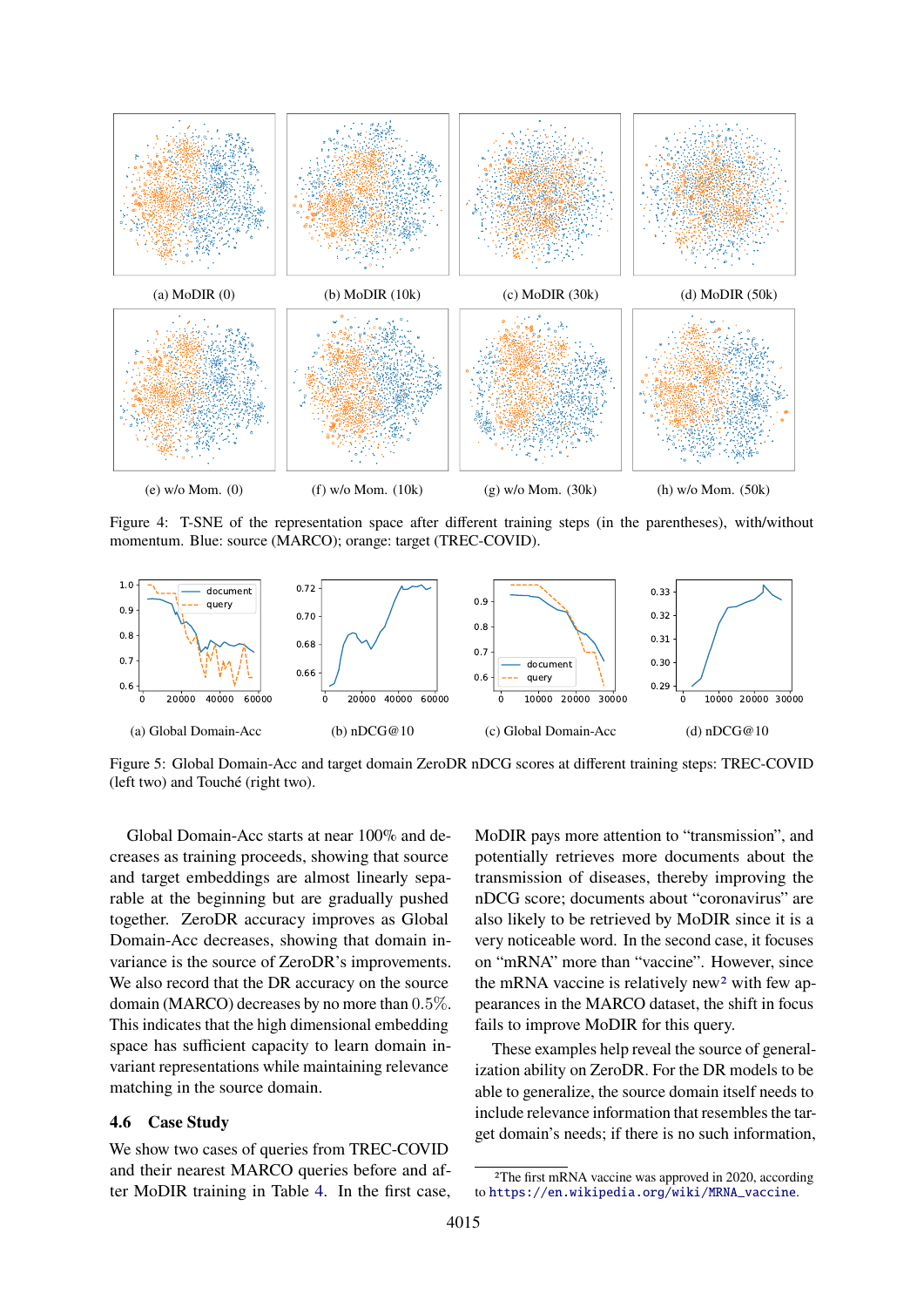<span id="page-8-4"></span>

| Target        | what are the transmission routes of coronavirus?                                                  | nDCG@10 gain: 0.23                    |  |  |  |  |
|---------------|---------------------------------------------------------------------------------------------------|---------------------------------------|--|--|--|--|
| Source        | • what is the coronavirus                                                                         | • incubation period for coronavirus   |  |  |  |  |
| <b>Before</b> | • what are symptoms of coronavirus                                                                |                                       |  |  |  |  |
| Source        | • countries where guinea worm is transmitted • what is the most common method of hiv transmission |                                       |  |  |  |  |
| After         | • through which body system are cancer cells able to travel to different locations in the body?   |                                       |  |  |  |  |
| Target        | what is known about an mRNA vaccine for the SARS-CoV-2 virus?                                     | $nDCG@10$ gain: $-0.12$               |  |  |  |  |
| Source        | $\bullet$ is there a vaccine for hepatitis                                                        | • is there a vaccine for tuberculosis |  |  |  |  |
| Before        | • shingles vaccination needed for those without chickenpox                                        |                                       |  |  |  |  |
| Source        | • what makes rna                                                                                  | • what is used to make mrna           |  |  |  |  |
| After         | • what is the mmr vaccine called                                                                  |                                       |  |  |  |  |

Table 4: Case study: nearest source queries of a target query before and after MoDIR training.

as in the second example, generalization becomes a hard challenge. When the source domain has such coverage, MoDIR is able to align target queries to source ones with similar information needs in its domain invariant representation space, and such alignments enable DR models to generalize.

### **5 Conclusion and Future Work**

In this paper, we present MoDIR, a new representation learning method that improves the zero-shot generalization ability of dense retrieval models. We first show that dense retrieval models differ from classification models in that they emphasize locality properties in the representation space. Then we present a momentum-based adversarial training method that robustly pushes text encoders to provide a more domain invariant representation space for dense retrieval. Our experiments demonstrate that, compared with ANCE, a recent SOTA DR model, MoDIR's improvements are robust overall and significant on datasets where ZeroDR's evaluation is more accurate.

We conduct a series of studies to show the effects of our momentum method in learning domain invariant representations. Without momentum, the adversarial learning is unstable. The inherent variance of the DR embedding space hinders the convergence of the domain classifier. With momentum training, the model fuses the target domain data into the source domain representation space and discovers related information from the source domain, thus improving generalization of ZeroDR.

We view MoDIR as an initial step of zero-shot dense retrieval, an area that democratizes the rapid advancements in search technologies to many realworld scenarios. Our approach inherits the success of domain adaptation techniques and upgrades them by addressing the unique challenges of ZeroDR. Understanding the dynamics of dense retrieval is an im-

portant future direction for not only representation learning research but also real-world applications.

### **Acknowledgments**

We thank anonymous reviewers for their constructive feedback.

### **References**

- <span id="page-8-1"></span>Payal Bajaj, Daniel Campos, Nick Craswell, Li Deng, Jianfeng Gao, Xiaodong Liu, Rangan Majumder, Andrew McNamara, Bhaskar Mitra, Tri Nguyen, et al. 2016. MS MARCO: A human generated machine reading comprehension dataset. *arXiv preprint arXiv:1611.09268*.
- <span id="page-8-6"></span>Alexander Bondarenko, Maik Fröbe, Meriem Beloucif, Lukas Gienapp, Yamen Ajjour, Alexander Panchenko, Chris Biemann, Benno Stein, Henning Wachsmuth, Martin Potthast, and Matthias Hagen. 2020. Overview of Touché 2020: Argument Retrieval. In *Working Notes Papers of the CLEF 2020 Evaluation Labs*, volume 2696 of *CEUR Workshop Proceedings*.
- <span id="page-8-5"></span>Vera Boteva, Demian Gholipour, Artem Sokolov, and Stefan Riezler. 2016. A full-text learning to rank dataset for medical information retrieval. In *European Conference on Information Retrieval*, pages 716–722. Springer.
- <span id="page-8-3"></span>Konstantinos Bousmalis, George Trigeorgis, Nathan Silberman, Dilip Krishnan, and Dumitru Erhan. 2016. Domain separation networks. In *Advances in Neural Information Processing Systems*, volume 29. Curran Associates, Inc.
- <span id="page-8-2"></span>Wei-Cheng Chang, Felix X. Yu, Yin-Wen Chang, Yiming Yang, and Sanjiv Kumar. 2020. Pre-training tasks for embedding-based large-scale retrieval. In *International Conference on Learning Representations*.
- <span id="page-8-0"></span>Qi Chen, Haidong Wang, Mingqin Li, Gang Ren, Scarlett Li, Jeffery Zhu, Jason Li, Chuanjie Liu, Lintao Zhang, and Jingdong Wang. 2018. *SPTAG: A library for fast approximate nearest neighbor search*.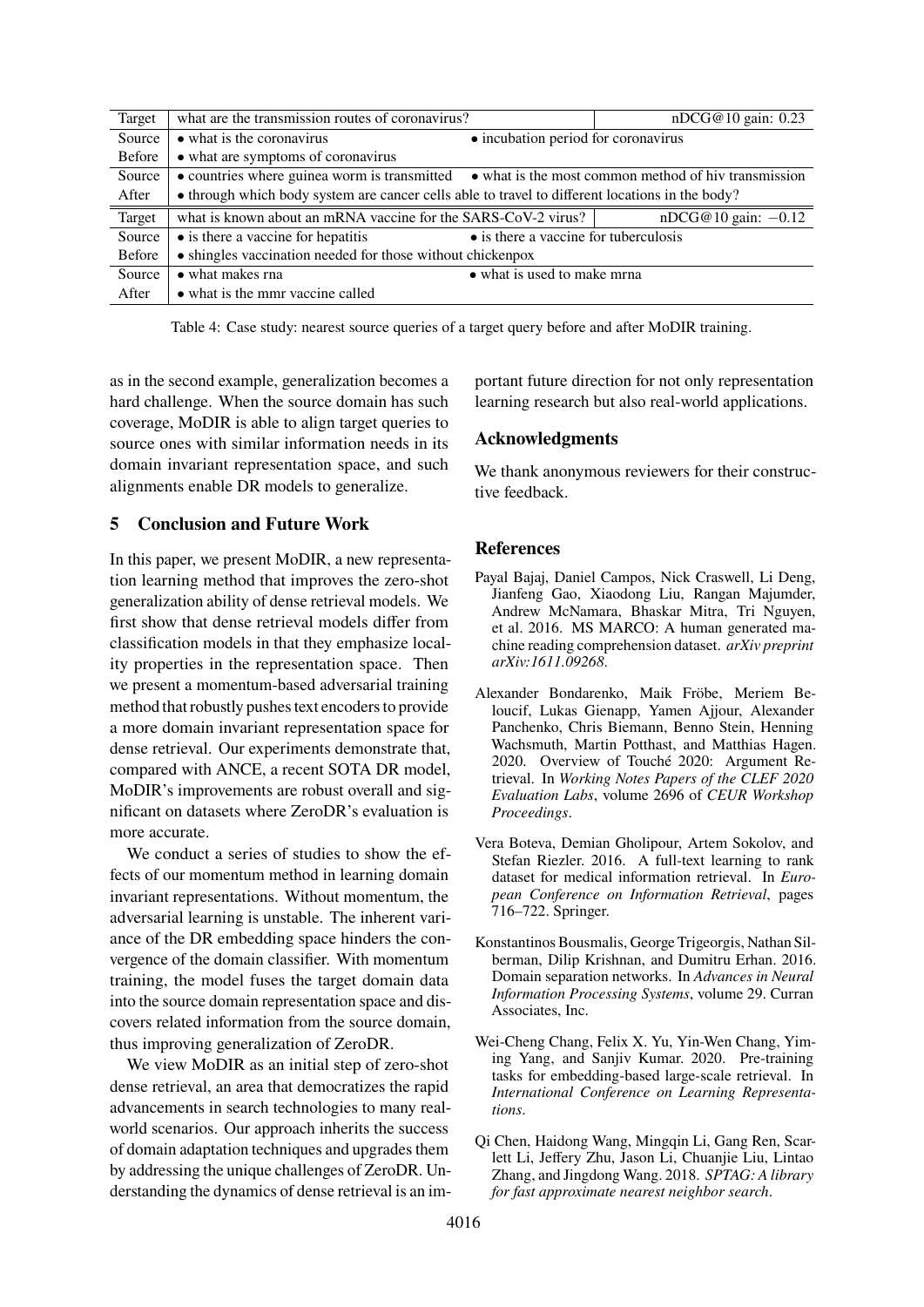- <span id="page-9-16"></span>Arman Cohan, Sergey Feldman, Iz Beltagy, Doug Downey, and Daniel Weld. 2020. SPECTER: Document-level representation learning using citation-informed transformers. In *Proceedings of the 58th Annual Meeting of the Association for Computational Linguistics*, pages 2270–2282, Online. Association for Computational Linguistics.
- <span id="page-9-6"></span>Jacob Devlin, Ming-Wei Chang, Kenton Lee, and Kristina Toutanova. 2019. BERT: Pre-training of deep bidirectional transformers for language understanding. In *Proceedings of the 2019 Conference of the North American Chapter of the Association for Computational Linguistics: Human Language Technologies, Volume 1 (Long and Short Papers)*, pages 4171–4186, Minneapolis, Minnesota. Association for Computational Linguistics.
- <span id="page-9-17"></span>Thomas Diggelmann, Jordan Boyd-Graber, Jannis Bulian, Massimiliano Ciaramita, and Markus Leippold. 2020. CLIMATE-FEVER: A dataset for verification of real-world climate claims. *arXiv preprint arXiv:2012.00614*.
- <span id="page-9-10"></span>Yaroslav Ganin and Victor Lempitsky. 2015. Unsupervised domain adaptation by backpropagation. In *Proceedings of the 32nd International Conference on Machine Learning*, volume 37 of *Proceedings of Machine Learning Research*, pages 1180–1189, Lille, France. PMLR.
- <span id="page-9-9"></span>Ian Goodfellow, Jean Pouget-Abadie, Mehdi Mirza, Bing Xu, David Warde-Farley, Sherjil Ozair, Aaron Courville, and Yoshua Bengio. 2014. Generative adversarial nets. In *Advances in Neural Information Processing Systems*, volume 27. Curran Associates, Inc.
- <span id="page-9-2"></span>Ruiqi Guo, Philip Sun, Erik Lindgren, Quan Geng, David Simcha, Felix Chern, and Sanjiv Kumar. 2020. Accelerating large-scale inference with anisotropic vector quantization. In *Proceedings of the 37th International Conference on Machine Learning*, volume 119 of *Proceedings of Machine Learning Research*, pages 3887–3896. PMLR.
- <span id="page-9-7"></span>Kelvin Guu, Kenton Lee, Zora Tung, Panupong Pasupat, and Ming-Wei Chang. 2020. Realm: Retrievalaugmented language model pre-training. *arXiv preprint arXiv:2002.08909*.
- <span id="page-9-14"></span>Faegheh Hasibi, Fedor Nikolaev, Chenyan Xiong, Krisztian Balog, Svein Erik Bratsberg, Alexander Kotov, and Jamie Callan. 2017. DBpedia-Entity v2: A test collection for entity search. In *Proceedings of the 40th International ACM SIGIR Conference on Research and Development in Information Retrieval*, SIGIR '17, page 1265–1268, New York, NY, USA. Association for Computing Machinery.
- <span id="page-9-12"></span>Sebastian Hofstätter, Sheng-Chieh Lin, Jheng-Hong Yang, Jimmy Lin, and Allan Hanbury. 2021. Efficiently teaching an effective dense retriever with balanced topic aware sampling. In *Proceedings of the 44th International ACM SIGIR Conference on*

*Research and Development in Information Retrieval*, SIGIR '21, page 113–122, New York, NY, USA. Association for Computing Machinery.

- <span id="page-9-15"></span>Doris Hoogeveen, Karin M. Verspoor, and Timothy Baldwin. 2015. CQADupStack: A benchmark data set for community question-answering research. In *Proceedings of the 20th Australasian Document Computing Symposium*, ADCS '15, New York, NY, USA. Association for Computing Machinery.
- <span id="page-9-5"></span>Gautier Izacard and Edouard Grave. 2020. Leveraging passage retrieval with generative models for open domain question answering. *arXiv preprint arXiv:2007.01282*.
- <span id="page-9-3"></span>Jeff Johnson, Matthijs Douze, and Hervé Jégou. 2021. Billion-scale similarity search with gpus. *IEEE Transactions on Big Data*, 7(3):535–547.
- <span id="page-9-1"></span>Vladimir Karpukhin, Barlas Oguz, Sewon Min, Patrick Lewis, Ledell Wu, Sergey Edunov, Danqi Chen, and Wen-tau Yih. 2020. Dense passage retrieval for opendomain question answering. In *Proceedings of the 2020 Conference on Empirical Methods in Natural Language Processing (EMNLP)*, pages 6769–6781, Online. Association for Computational Linguistics.
- <span id="page-9-13"></span>Omar Khattab and Matei Zaharia. 2020. ColBERT: Efficient and effective passage search via contextualized late interaction over BERT. In *Proceedings of the 43rd International ACM SIGIR Conference on Research and Development in Information Retrieval*, SIGIR '20, page 39–48, New York, NY, USA. Association for Computing Machinery.
- <span id="page-9-11"></span>Tom Kwiatkowski, Jennimaria Palomaki, Olivia Redfield, Michael Collins, Ankur Parikh, Chris Alberti, Danielle Epstein, Illia Polosukhin, Jacob Devlin, Kenton Lee, Kristina Toutanova, Llion Jones, Matthew Kelcey, Ming-Wei Chang, Andrew M. Dai, Jakob Uszkoreit, Quoc Le, and Slav Petrov. 2019. Natural questions: A benchmark for question answering research. *Transactions of the Association for Computational Linguistics*, 7:452–466.
- <span id="page-9-0"></span>Kenton Lee, Ming-Wei Chang, and Kristina Toutanova. 2019. Latent retrieval for weakly supervised open domain question answering. In *Proceedings of the 57th Annual Meeting of the Association for Computational Linguistics*, pages 6086–6096, Florence, Italy. Association for Computational Linguistics.
- <span id="page-9-4"></span>Patrick Lewis, Ethan Perez, Aleksandra Piktus, Fabio Petroni, Vladimir Karpukhin, Naman Goyal, Heinrich Küttler, Mike Lewis, Wen-tau Yih, Tim Rocktäschel, Sebastian Riedel, and Douwe Kiela. 2020. Retrieval-augmented generation for knowledgeintensive nlp tasks. In *Advances in Neural Information Processing Systems*, volume 33, pages 9459– 9474. Curran Associates, Inc.
- <span id="page-9-8"></span>Minghan Li and Jimmy Lin. 2021. Encoder adaptation of dense passage retrieval for open-domain question answering. *arXiv preprint arXiv:2110.01599*.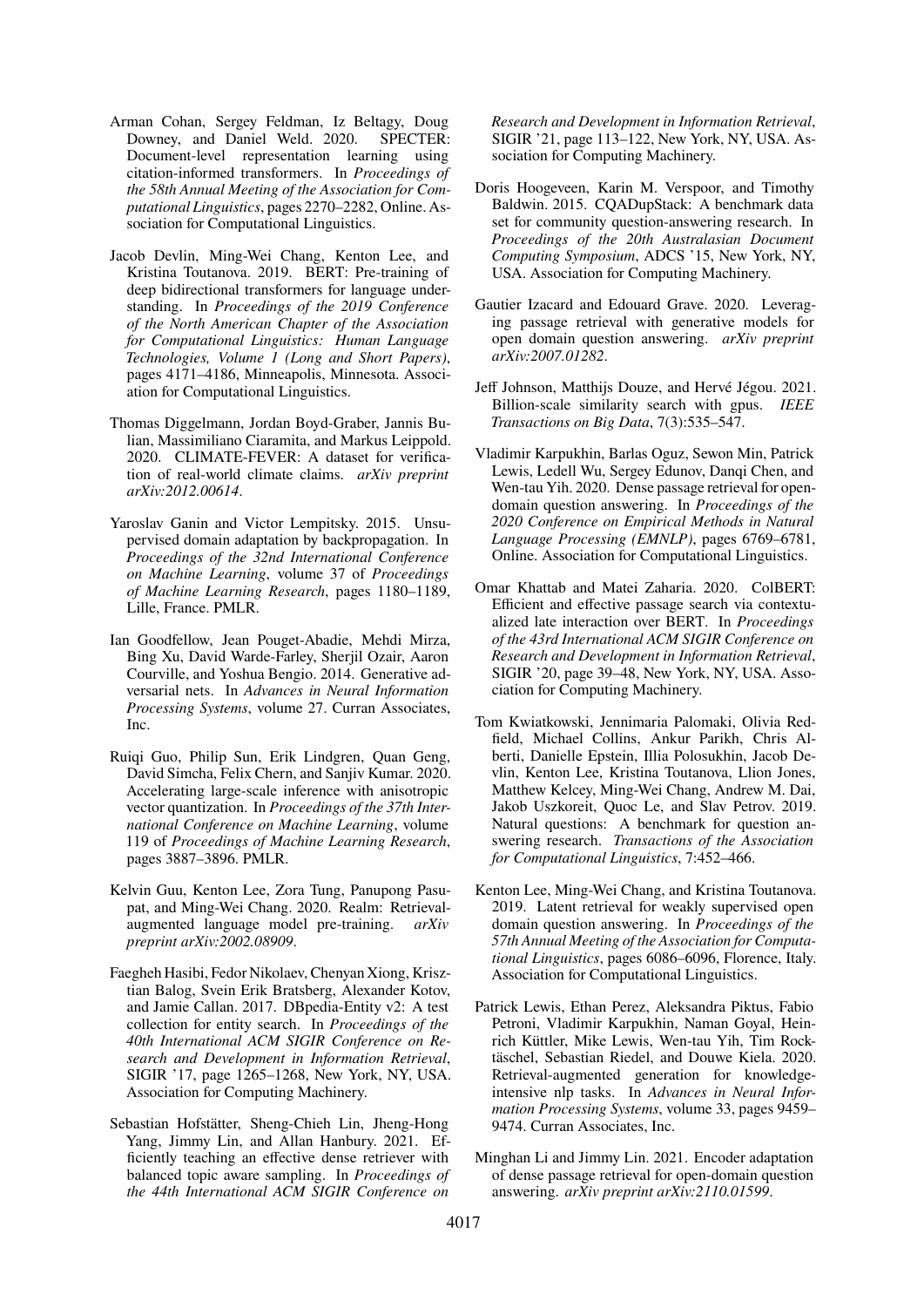- <span id="page-10-7"></span>Davis Liang, Peng Xu, Siamak Shakeri, Cicero Nogueira dos Santos, Ramesh Nallapati, Zhiheng Huang, and Bing Xiang. 2020. Embedding-based zero-shot retrieval through query generation. *arXiv preprint arXiv:2009.10270*.
- <span id="page-10-17"></span>Yinhan Liu, Myle Ott, Naman Goyal, Jingfei Du, Mandar Joshi, Danqi Chen, Omer Levy, Mike Lewis, Luke Zettlemoyer, and Veselin Stoyanov. 2019. RoBERTa: A robustly optimized bert pretraining approach. *arXiv preprint arXiv:1907.11692*.
- <span id="page-10-9"></span>Mingsheng Long, Jianmin Wang, Guiguang Ding, Jiaguang Sun, and Philip S. Yu. 2013. Transfer feature learning with joint distribution adaptation. In *Proceedings of the IEEE International Conference on Computer Vision (ICCV)*.
- <span id="page-10-15"></span>Mingsheng Long, Han Zhu, Jianmin Wang, and Michael I Jordan. 2016. Unsupervised domain adaptation with residual transfer networks. *arXiv preprint arXiv:1602.04433*.
- <span id="page-10-5"></span>Yi Luan, Jacob Eisenstein, Kristina Toutanova, and Michael Collins. 2021. Sparse, dense, and attentional representations for text retrieval. *Transactions of the Association for Computational Linguistics*, 9:329–345.
- <span id="page-10-13"></span>Zelun Luo, Yuliang Zou, Judy Hoffman, and Li F Fei-Fei. 2017. Label efficient learning of transferable representations acrosss domains and tasks. In *Advances in Neural Information Processing Systems*, volume 30. Curran Associates, Inc.
- <span id="page-10-16"></span>Ji Ma, Ivan Korotkov, Yinfei Yang, Keith Hall, and Ryan McDonald. 2020. Zero-shot neural retrieval via domain-targeted synthetic query generation. *arXiv preprint arXiv:2004.14503*.
- <span id="page-10-8"></span>Ji Ma, Ivan Korotkov, Yinfei Yang, Keith Hall, and Ryan McDonald. 2021. Zero-shot neural passage retrieval via domain-targeted synthetic question generation. In *Proceedings of the 16th Conference of the European Chapter of the Association for Computational Linguistics: Main Volume*, pages 1075–1088, Online. Association for Computational Linguistics.
- <span id="page-10-21"></span>Macedo Maia, Siegfried Handschuh, André Freitas, Brian Davis, Ross McDermott, Manel Zarrouk, and Alexandra Balahur. 2018. WWW'18 open challenge: Financial opinion mining and question answering. In *Companion Proceedings of the The Web Conference 2018*, WWW '18, page 1941–1942, Republic and Canton of Geneva, CHE. International World Wide Web Conferences Steering Committee.
- <span id="page-10-3"></span>Rodrigo Nogueira and Kyunghyun Cho. 2019. Passage re-ranking with BERT. *arXiv preprint arXiv:1901.04085*.
- <span id="page-10-18"></span>Rodrigo Nogueira, Zhiying Jiang, Ronak Pradeep, and Jimmy Lin. 2020. Document ranking with a pretrained sequence-to-sequence model. In *Findings of the Association for Computational Linguistics: EMNLP 2020*, pages 708–718, Online. Association for Computational Linguistics.
- <span id="page-10-6"></span>Yingqi Qu, Yuchen Ding, Jing Liu, Kai Liu, Ruiyang Ren, Wayne Xin Zhao, Daxiang Dong, Hua Wu, and Haifeng Wang. 2021. RocketQA: An optimized training approach to dense passage retrieval for opendomain question answering. In *Proceedings of the 2021 Conference of the North American Chapter of the Association for Computational Linguistics: Human Language Technologies*, pages 5835–5847, Online. Association for Computational Linguistics.
- <span id="page-10-1"></span>Stephen E. Robertson and Karen Spärck Jones. 1976. Relevance weighting of search terms. *JASIS*, 27(3):129–146.
- <span id="page-10-11"></span>Baochen Sun and Kate Saenko. 2016. Deep coral: Correlation alignment for deep domain adaptation. In *European conference on computer vision*, pages 443– 450. Springer.
- <span id="page-10-14"></span>Hui Tang and Kui Jia. 2020. Discriminative adversarial domain adaptation. *Proceedings of the AAAI Conference on Artificial Intelligence*, 34(04):5940–5947.
- <span id="page-10-0"></span>Nandan Thakur, Nils Reimers, Andreas Rücklé, Abhishek Srivastava, and Iryna Gurevych. 2021. BEIR: A heterogenous benchmark for zero-shot evaluation of information retrieval models. *arXiv preprint arXiv:2104.08663*.
- <span id="page-10-19"></span>James Thorne, Andreas Vlachos, Christos Christodoulopoulos, and Arpit Mittal. 2018. FEVER: a large-scale dataset for fact extraction and VERification. In *Proceedings of the 2018 Conference of the North American Chapter of the Association for Computational Linguistics: Human Language Technologies, Volume 1 (Long Papers)*, pages 809–819, New Orleans, Louisiana. Association for Computational Linguistics.
- <span id="page-10-20"></span>George Tsatsaronis, Georgios Balikas, Prodromos Malakasiotis, Ioannis Partalas, Matthias Zschunke, Michael R Alvers, Dirk Weissenborn, Anastasia Krithara, Sergios Petridis, Dimitris Polychronopoulos, et al. 2015. An overview of the BIOASQ largescale biomedical semantic indexing and question answering competition. *BMC bioinformatics*, 16(1):1– 28.
- <span id="page-10-12"></span>Eric Tzeng, Judy Hoffman, Kate Saenko, and Trevor Darrell. 2017. Adversarial discriminative domain adaptation. In *Proceedings of the IEEE Conference on Computer Vision and Pattern Recognition (CVPR)*.
- <span id="page-10-10"></span>Eric Tzeng, Judy Hoffman, Ning Zhang, Kate Saenko, and Trevor Darrell. 2014. Deep domain confusion: Maximizing for domain invariance. *arXiv preprint arXiv:1412.3474*.
- <span id="page-10-2"></span>Laurens van der Maaten and Geoffrey Hinton. 2008. Visualizing data using t-SNE. *Journal of Machine Learning Research*, 9(86):2579–2605.
- <span id="page-10-4"></span>Ashish Vaswani, Noam Shazeer, Niki Parmar, Jakob Uszkoreit, Llion Jones, Aidan N Gomez, Łukasz Kaiser, and Illia Polosukhin. 2017. Attention is all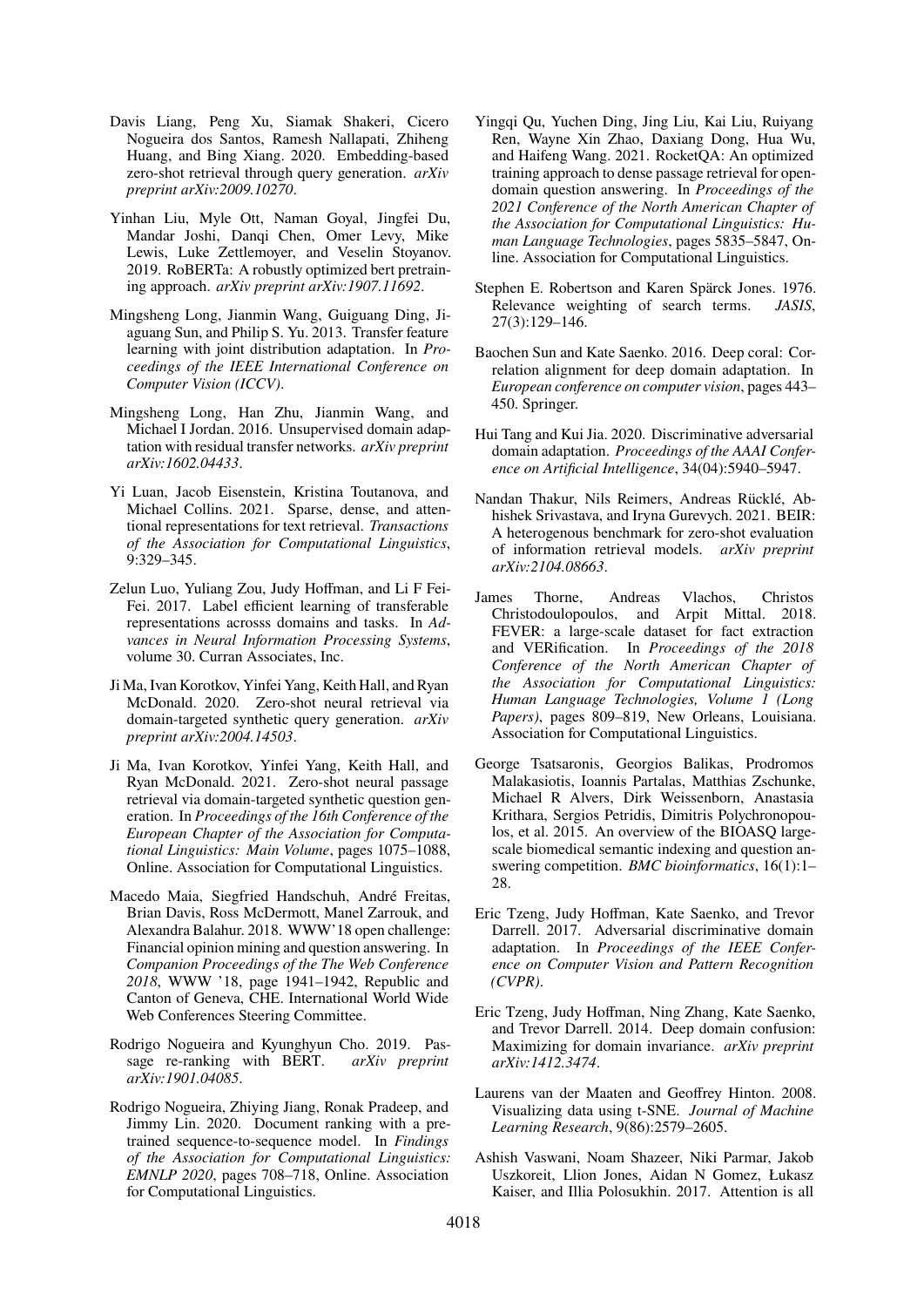you need. In *Advances in Neural Information Processing Systems*, volume 30. Curran Associates, Inc.

- <span id="page-11-4"></span>Giorgos Vernikos, Katerina Margatina, Alexandra Chronopoulou, and Ion Androutsopoulos. 2020. Domain Adversarial Fine-Tuning as an Effective Regularizer. In *Findings of the Association for Computational Linguistics: EMNLP 2020*, pages 3103–3112, Online. Association for Computational Linguistics.
- <span id="page-11-1"></span>Ellen Voorhees, Tasmeer Alam, Steven Bedrick, Dina Demner-Fushman, William R. Hersh, Kyle Lo, Kirk Roberts, Ian Soboroff, and Lucy Lu Wang. 2021. TREC-COVID: Constructing a pandemic information retrieval test collection. *SIGIR Forum*, 54(1).
- <span id="page-11-3"></span>Thuy-Trang Vu, Dinh Phung, and Gholamreza Haffari. 2020. Effective unsupervised domain adaptation with adversarially trained language models. In *Proceedings of the 2020 Conference on Empirical Methods in Natural Language Processing (EMNLP)*, pages 6163–6173, Online. Association for Computational Linguistics.
- <span id="page-11-6"></span>Henning Wachsmuth, Shahbaz Syed, and Benno Stein. 2018. Retrieval of the best counterargument without prior topic knowledge. In *Proceedings of the 56th Annual Meeting of the Association for Computational Linguistics (Volume 1: Long Papers)*, pages 241– 251, Melbourne, Australia. Association for Computational Linguistics.
- <span id="page-11-7"></span>David Wadden, Shanchuan Lin, Kyle Lo, Lucy Lu Wang, Madeleine van Zuylen, Arman Cohan, and Hannaneh Hajishirzi. 2020. Fact or fiction: Verifying scientific claims. In *Proceedings of the 2020 Conference on Empirical Methods in Natural Language Processing (EMNLP)*, pages 7534–7550, Online. Association for Computational Linguistics.
- <span id="page-11-0"></span>Lee Xiong, Chenyan Xiong, Ye Li, Kwok-Fung Tang, Jialin Liu, Paul N. Bennett, Junaid Ahmed, and Arnold Overwijk. 2021. Approximate nearest neighbor negative contrastive learning for dense text retrieval. In *International Conference on Learning Representations*.
- <span id="page-11-5"></span>Zhilin Yang, Peng Qi, Saizheng Zhang, Yoshua Bengio, William Cohen, Ruslan Salakhutdinov, and Christopher D. Manning. 2018. HotpotQA: A dataset for diverse, explainable multi-hop question answering. In *Proceedings of the 2018 Conference on Empirical Methods in Natural Language Processing*, pages 2369–2380, Brussels, Belgium. Association for Computational Linguistics.
- <span id="page-11-2"></span>Xinyu Zhang, Xueguang Ma, Peng Shi, and Jimmy Lin. 2021. Mr. TyDi: A multi-lingual benchmark for dense retrieval. *arXiv preprint arXiv:2108.08787*.